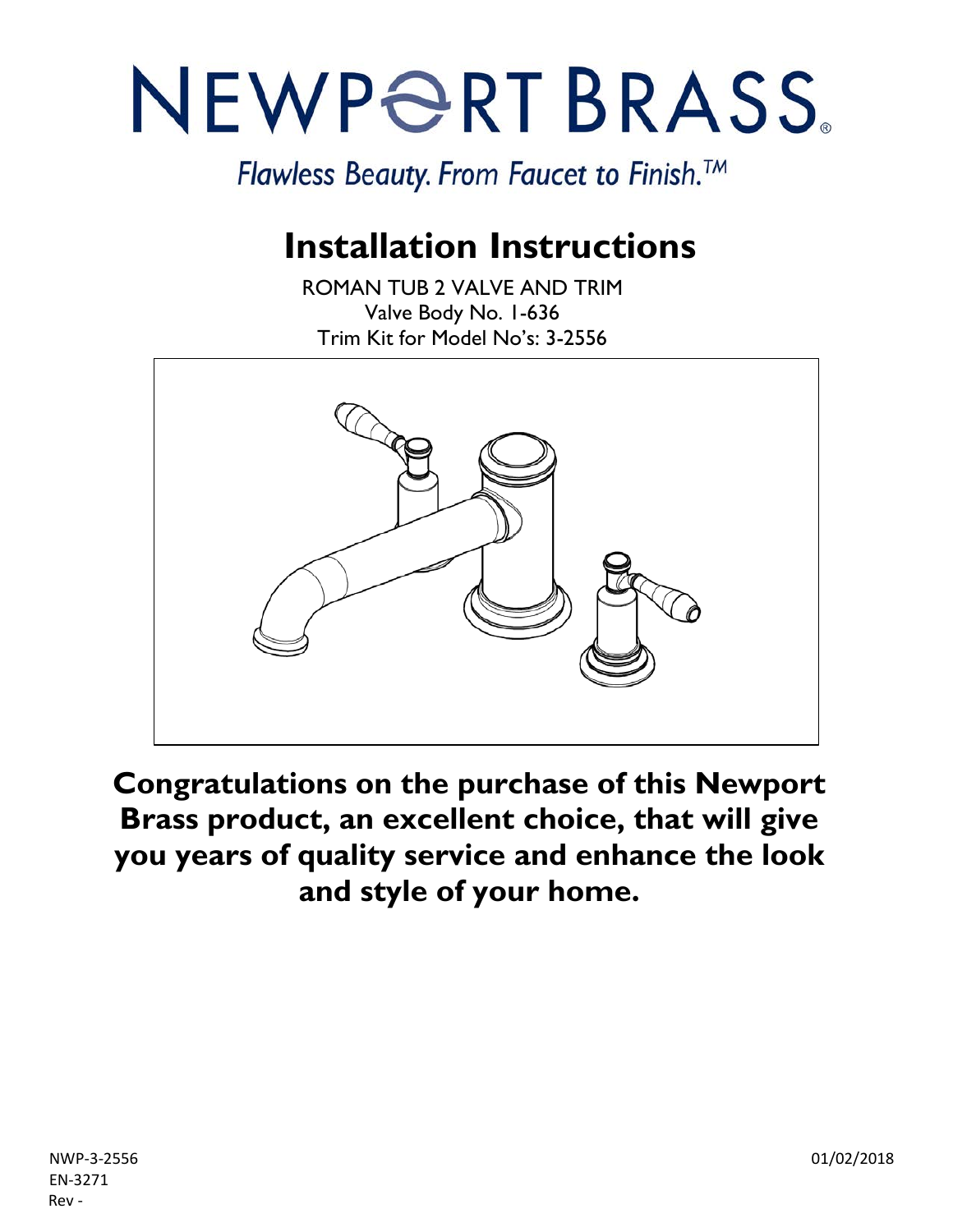#### **Rough In Valve Installation**

#### **Recommended Installation by a Professional Plumbing Contractor**

**Note:** Use plumbers tape or equivalent to seal all threaded joints. Plumb with 3/4" copper pipe is recommended.

**Warning:** To prevent severe damage to valve body, any solder/braze process must be performed a min. of 4" from ports.

- 1. Install the SPOUT QUICK CONNECT NIPPLE (1) through appropriate hole of mounting surface, and secure with WASHER NUT (2). **See Figure 1.**
- 2. Place lower WASHER NUT (3) on VALVE BODY (4). Insert VALVE BODY (4), (blue cold & red hot), through hole from underside of deck. **See Figure 1.**
- 3. Use INVERTED FLANGE NUT (5) to ensure adequate stem height per **Table 1**, install Tighten lower WASHER NUT (3) to secure VALVE BODY (4). **See Figure 1.**

| <b>Table 1: Trim Installation</b> |            |
|-----------------------------------|------------|
| <b>SERIES</b>                     | 3-2256     |
| <b>STEM</b><br><b>HEIGHT</b>      | $1 - 3/8"$ |

- 4. Attach hot/cold supply lines to appropriate VALVE BODY (4). **See Figure 2**.
- 5. Connect outlet from each VALVE BODY (4) to SPOUT QUICK CONNECT NIPPLE (1) utilizing a ¾" copper pipe, as shown in **Figure 2**.





NWP-3-2556 01/02/2018 EN-3271 Rev -